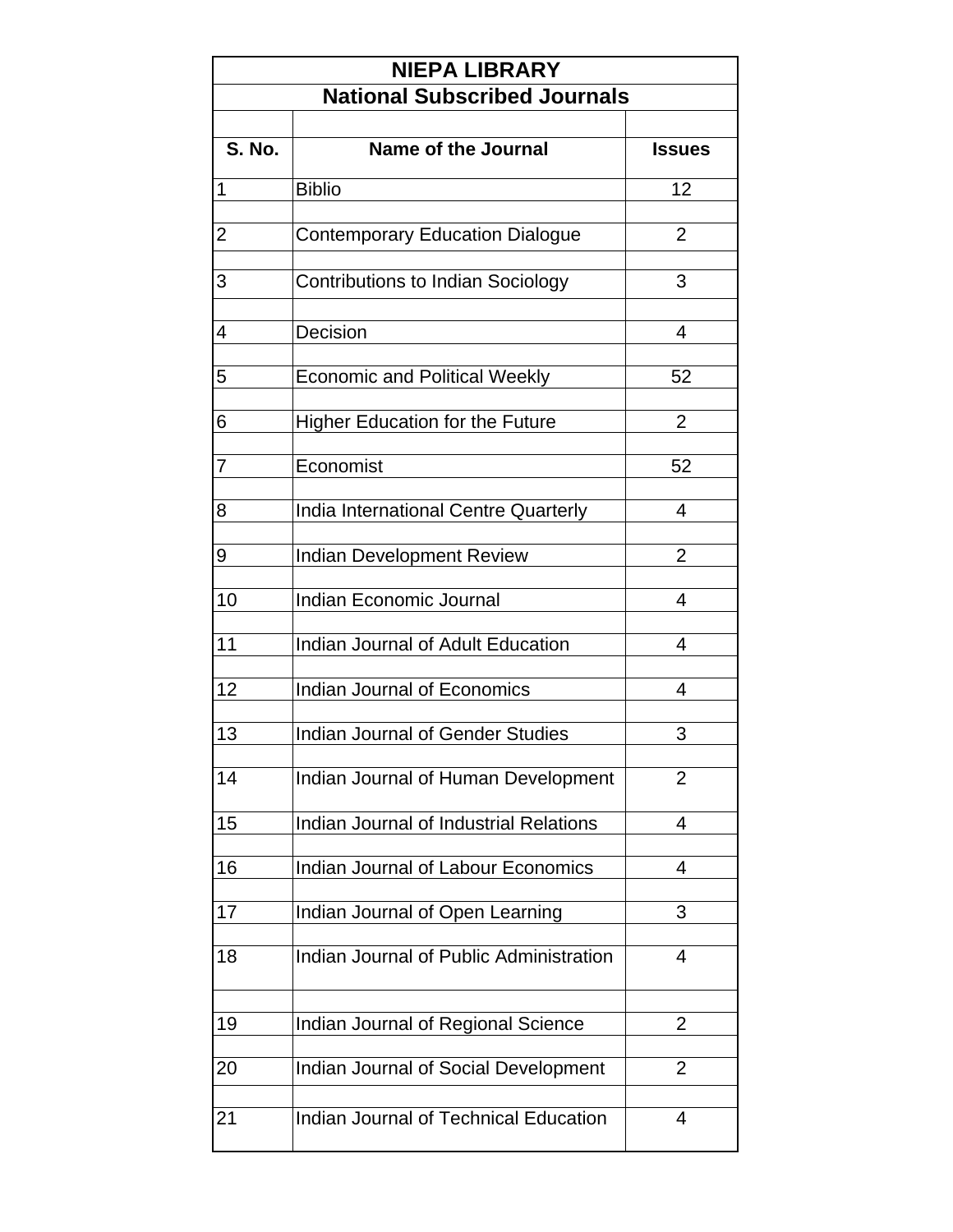| <b>NIEPA LIBRARY</b><br><b>National Subscribed Journals</b> |                                                           |                |  |  |
|-------------------------------------------------------------|-----------------------------------------------------------|----------------|--|--|
|                                                             |                                                           |                |  |  |
| <b>S. No.</b>                                               | Name of the Journal                                       | <b>Issues</b>  |  |  |
| 22                                                          | Indian Journal of Training &<br>Development               | 4              |  |  |
| 23                                                          | Indian Management                                         | 123            |  |  |
| 24                                                          | International Journal of Sociological<br>Research         | $\overline{2}$ |  |  |
| 25                                                          | <b>Journal of Human Values</b>                            | $\overline{2}$ |  |  |
| 26                                                          | Journal of Income & Wealth                                | $\overline{2}$ |  |  |
| 27                                                          | Journal of Interdisciplinary Econmics                     | 2              |  |  |
| 28                                                          | Journal of Indian School of Political<br>Economy          | $\overline{4}$ |  |  |
| 29                                                          | Journal of Social & Economic Policy                       | $\overline{2}$ |  |  |
| 31                                                          | Journal of Teacher Education &<br>Research                | $\overline{2}$ |  |  |
| 32                                                          | Kurukshetra                                               | 12             |  |  |
| 33                                                          | Mainstream                                                | 52             |  |  |
| 34                                                          | Man in India                                              | 4              |  |  |
| 35                                                          | Manpower Journal                                          | 4              |  |  |
| 36                                                          | Metamorphosis: A Journal of<br><b>Management Research</b> | $\overline{2}$ |  |  |
| 37                                                          | Rajagiri Journal of Social Development                    | $\overline{2}$ |  |  |
| 38                                                          | <b>Reserve Bank of India Bulletin</b>                     | 12             |  |  |
| 39                                                          | Sarvekshana                                               | $\overline{2}$ |  |  |
| 40                                                          | Science, Technology & Society                             | 3              |  |  |
| 41                                                          | Seminar                                                   | 12             |  |  |